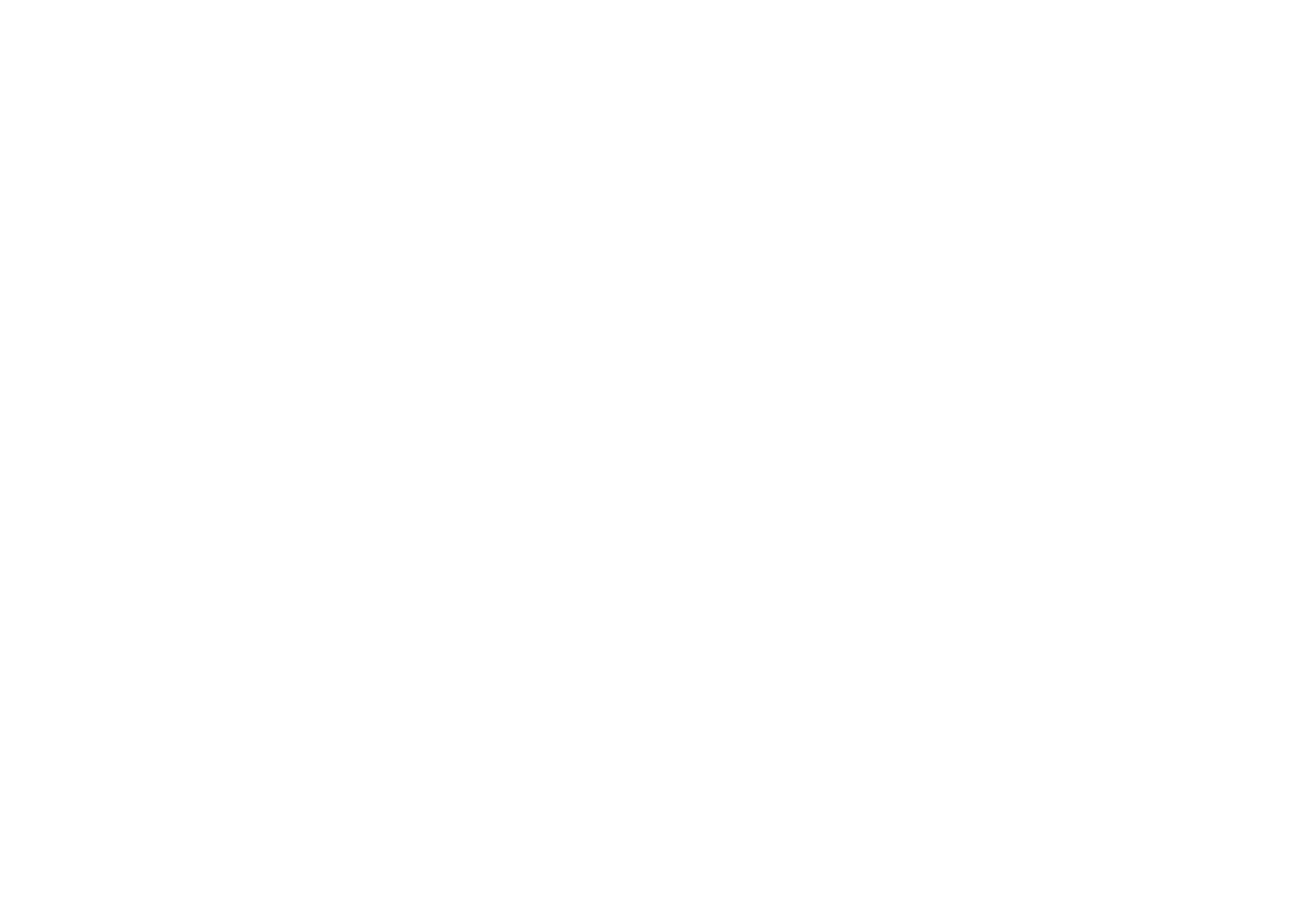# **WHAT IS DATASENSING?**

**DATASENSING is DATALOGIC Sensor & Safety - Machine Vision business unit and M.D. MICRO DETECTORS**



#### DATALOGIC GROUP

is a global leader in barcode and auto-ID, with total revenues for more than 600 mi. € in year 2021 and 2826 employees in 28 countries (56% EMEAI, 26% APAC, 18% Americas), 1200+ patents, 500 engineers in 11 R&D centers and 3 DL Labs, 10 manu-facturing and repair facilities

#### DATALOGIC S&S-MV

business unit specialized in Sensor & Safety and Machine Vision accounted for approx. 48 mi.  $\epsilon$  in 2021

## M.D. MICRO DETECTORS

merged in March 2021 and specialized in sensors development and production, contributed with additional 30 mi. €

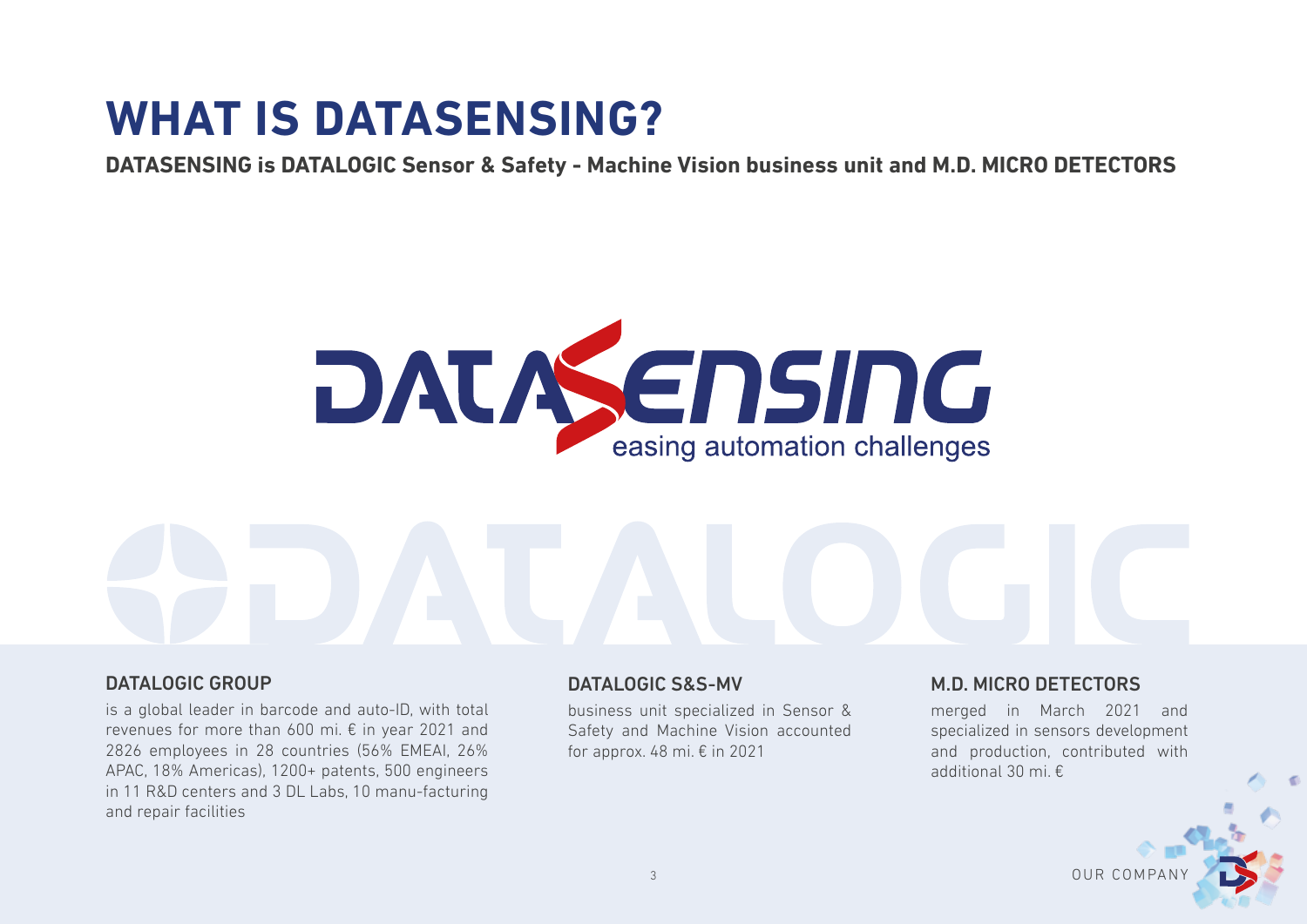# **50 YEARS INTO THE FUTURE**

**DATASENSING is made of two companies with 50 years of experience each, making the history of sensors**



#### 1971

M.D. Micro Detectors (formerly DIELL) is founded by Paolo Iori in Modena, Italy, specializing in sensors technology development and production

#### 1972

DATALOGIC is established by Romano Volta in Bologna, Italy, for automation controls development, becoming leader in sensors and then barcode readers at global level

### 2022

DATALOGIC Sensor & Safety and Machine Vision Business Unit and M.D. Micro Detectors are merged into DATASENSING, to create the main Italian pole for sensors development, production and sales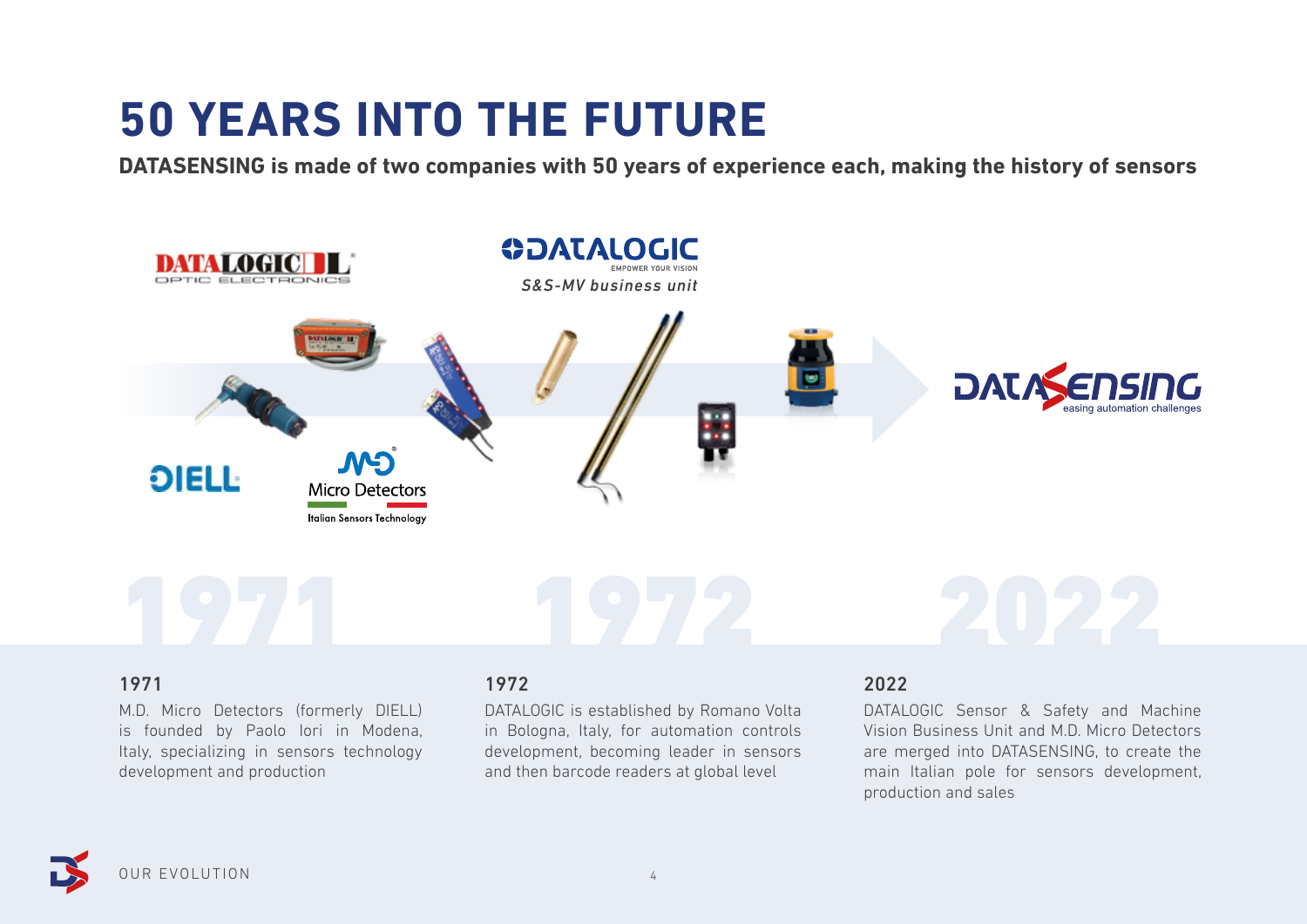# **EXPERIENCE AND INNOVATION**

**DATASENSING is developing, manufacturing and supplying Machine Vision, Sensor and Safety**



### 2 R&D CENTERS

in Bologna and Modena, Italy, with 65 engineers

#### 4 PRODUCTION SITES

in Italy (Modena and Teramo), China, Hungary, with around 350 employees, automated manufacturing and test lines

#### MORE THAN 100 PATENTS

protect Datasensing's products, covering machine vision, deep learning, sensor ASIC, safety laser scanning, interfaces, etc.

## ISO 9001

Quality management system, and pending ISO 45001 (in 2022), ISO 14001 (in 2023)

## 4 DISTRIBUTION **CENTERS**

in Italy, Hungary, China, and US logistics facilities

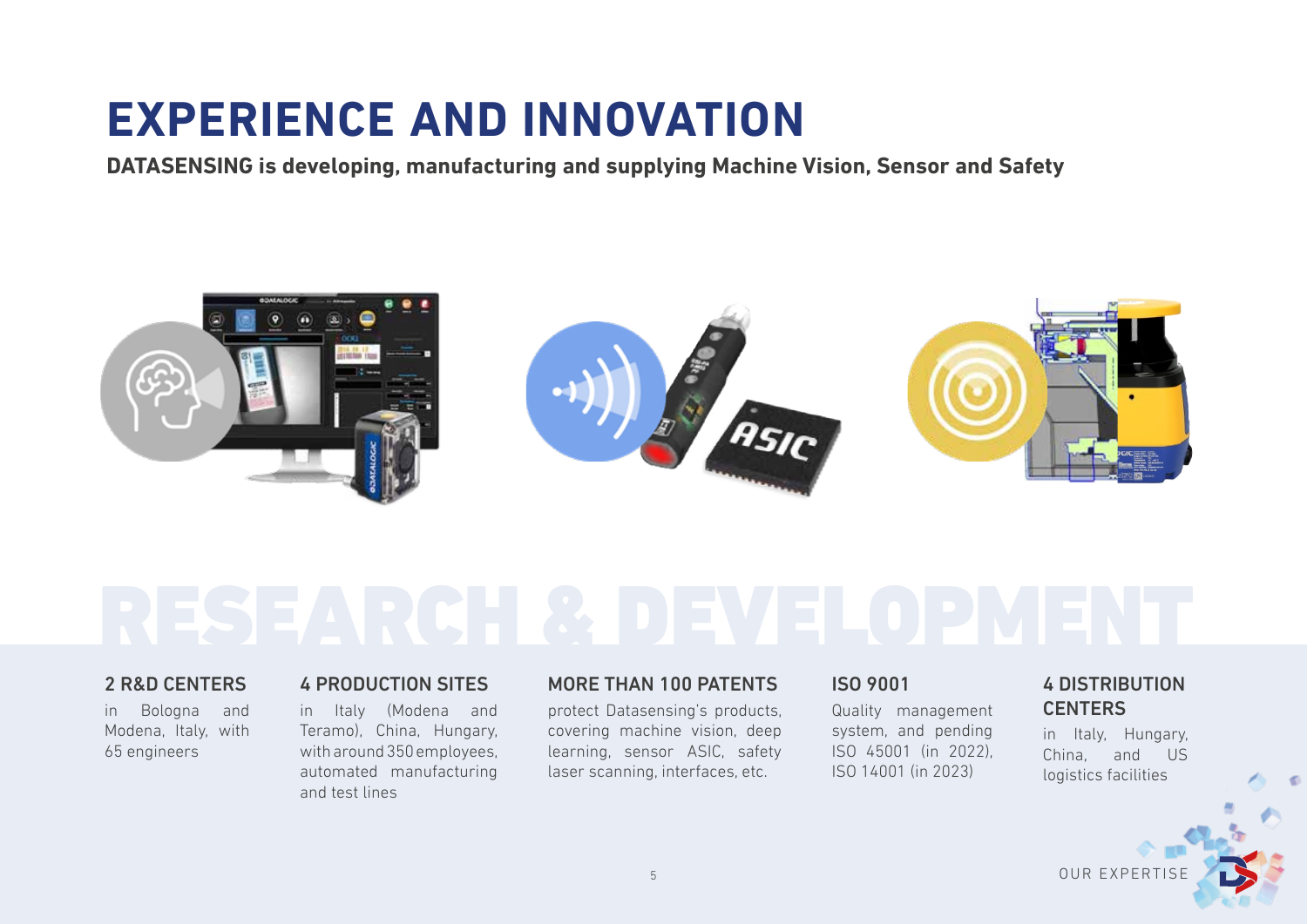# **WIDE PRODUCT RANGE**

**DATASENSING is 222 product lines and more than 22500 standard and custom part numbers**



#### MACHINE VISION

powerful and easy to use smart cameras, industrial cameras, industrial vision processors, software and accessories

#### **SENSOR**

smart and standard sensors based on photoelectric, inductive, capacitive, ultrasonic, customized technologies, accessories

#### **SAFETY**

advanced light curtains, laser scanners, control units, accessories, including guidance and measurement lidar and encoders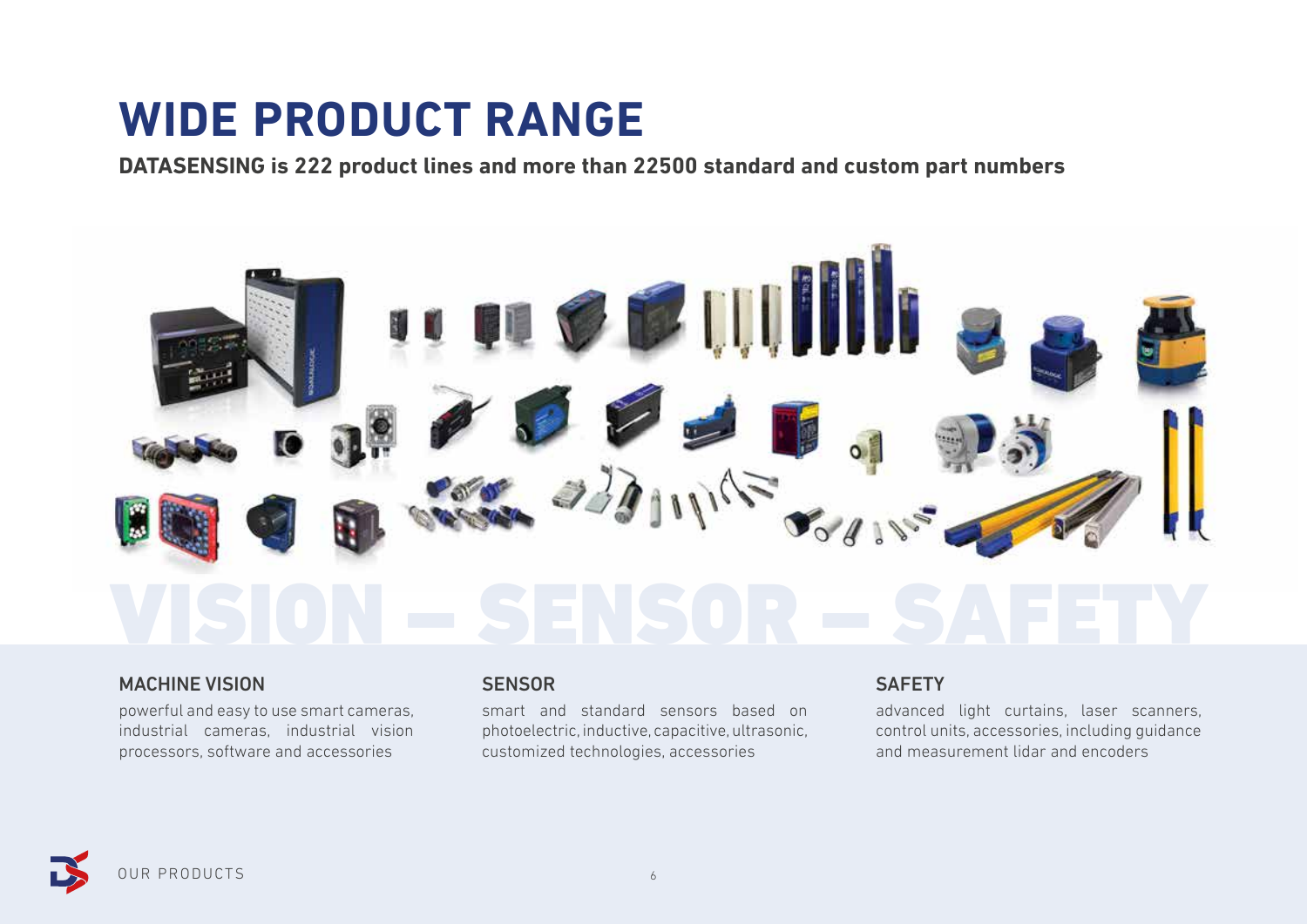# **EXTRAORDINARY PEOPLE**

**High technology and many products… but it is our people who make the difference**



### ENTHUSIASM & TEAMWORK

the experience of veteran employees is combined with the enthusiasm and fresh ideas of new talents, that we accompany in their professional growth

#### EASY TO WORK WITH

processes and working environments are designed to put people at ease, to foster their creativity and good relations with internal and external customers

### CUSTOMER ORIENTED

the activity of the people is oriented to the customer satisfaction, from the identification of the needs to the solution, from the order receipt to the commissioning

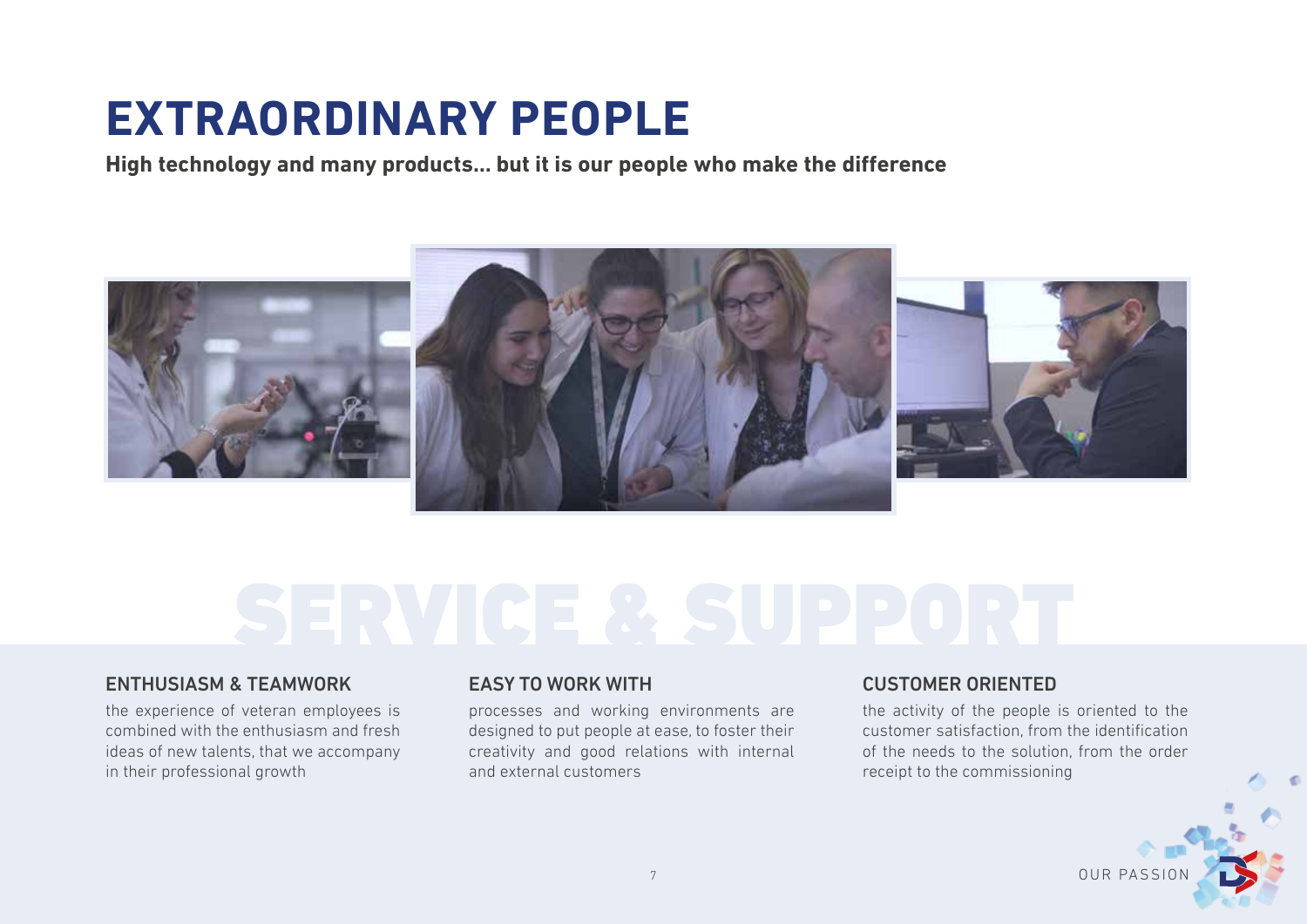# **VALUE PROPOSITION**

**DATASENSING is easing automation challenges: machine vision deep learning, sensors & safety**



### THE QUALITY

easing machine vision applications in assembling and quality inspection tasks with deep learning algorithms

### THE PRESENCE

easing object presence detection and transition to Industry 4.0, connecting sensors to MES and ERP with IO-Link and Fieldbus

# THE SAFETY

easing machine safeguarding, operator protection, AGV safety and navigation with Laser scanners and Lidars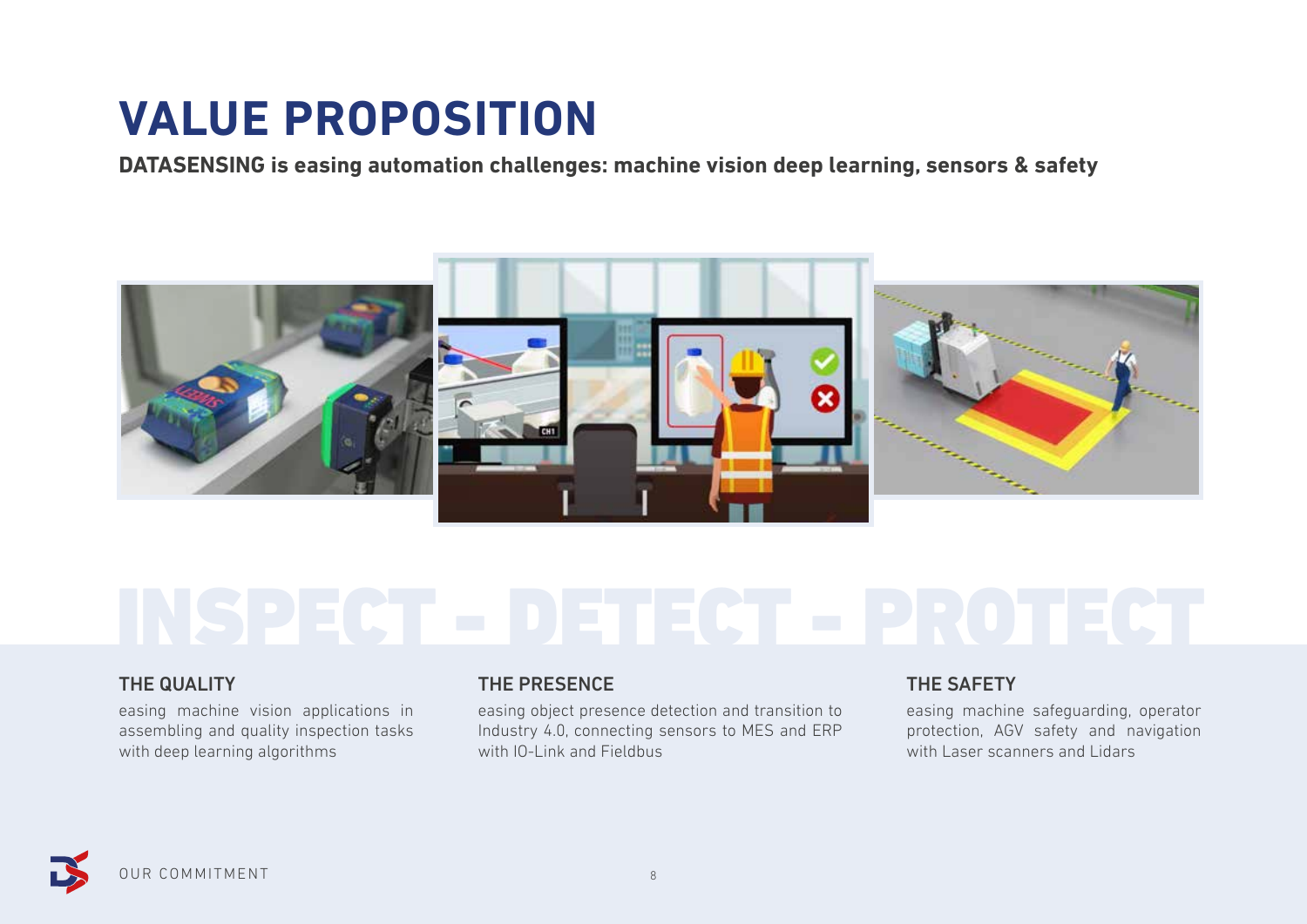# **TARGET INDUSTRIES**

**DATASENSING is focused on industrial automation, from production to internal logistics of goods**



#### AUTOMOTIVE

m a n u f a c t u r i n g plants, 1st Tier automotive parts, System integrators, Robotics

#### **ELECTRONICS**

large contractors, component manufacturers, electronics manufacturing automation (EMA)

#### FOOD & BEVERAGE, PHARMA-HPC

processing & packaging machine, bottling lines, label print & apply

## GENERAL MANUFACTURING

ceramics & stones, metalworking, paper & printing, textile, woodworking, …

## **INTRALOGISTICS**

AGV / AGF / AMR/ LGV, conveyor and sorting lines, palletizers, automated warehousing, …

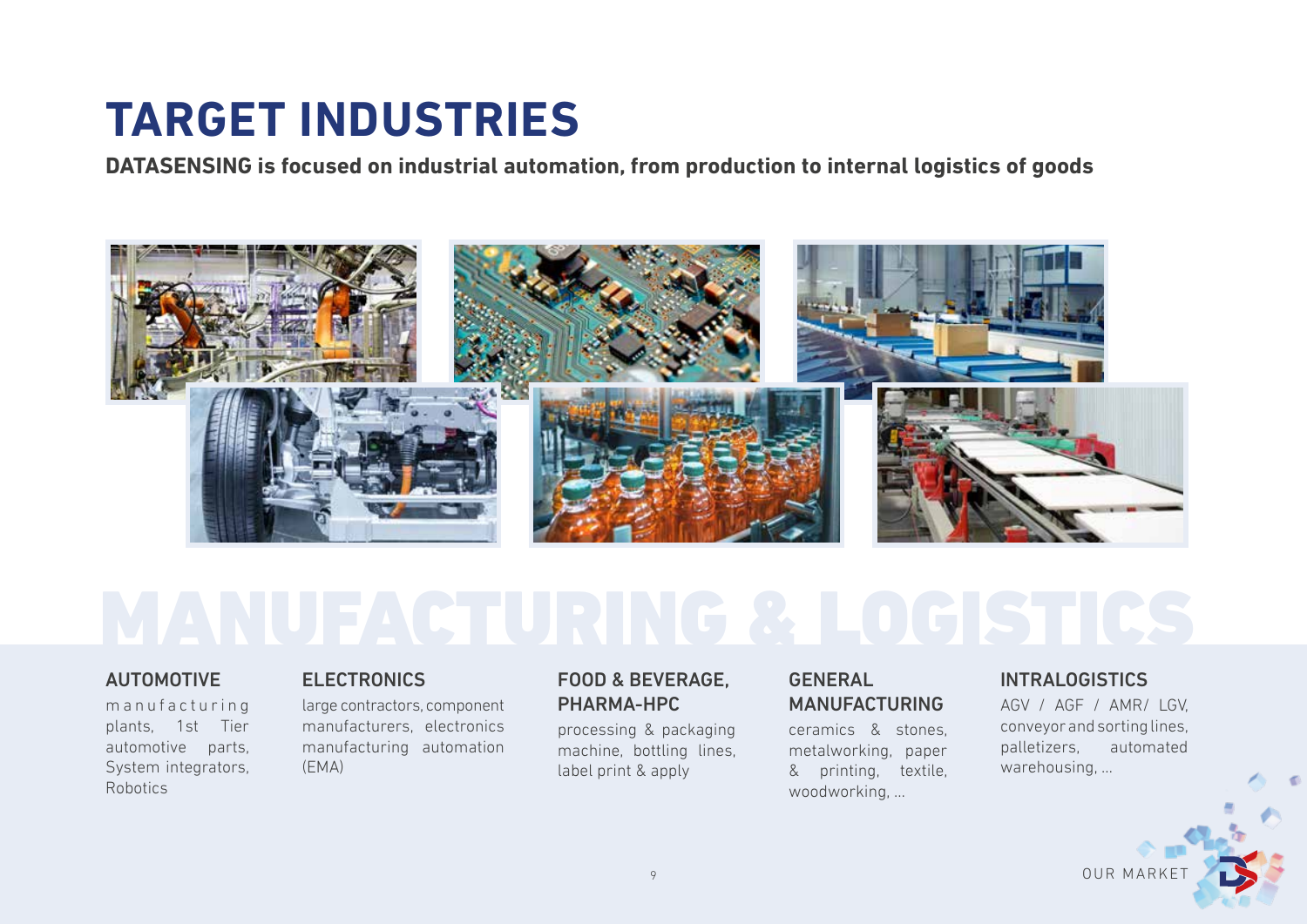# **GLOBAL PRESENCE**

**DATASENSING is present worldwide with HQ in Italy and main offices in Europe, China and US**

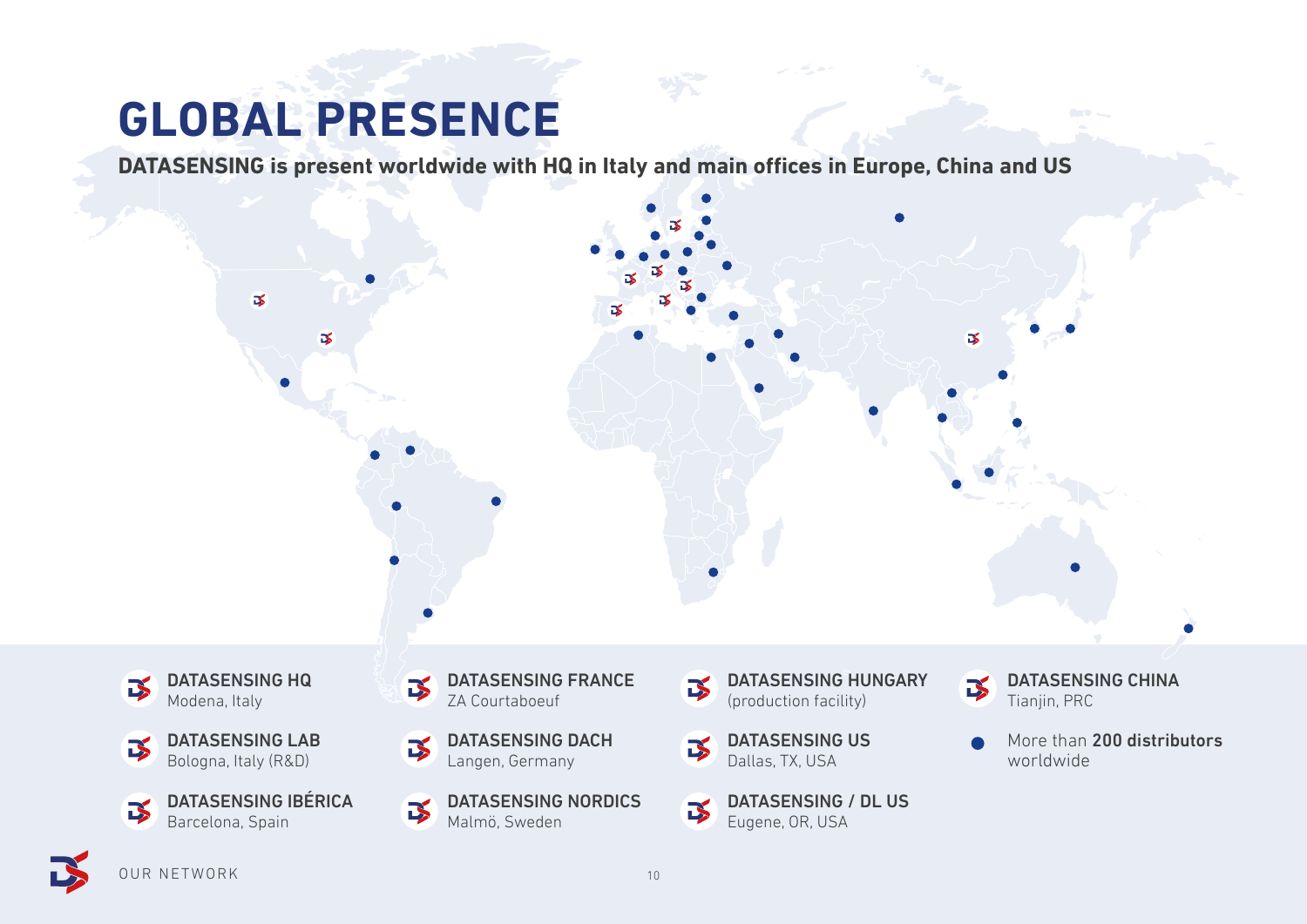# **SUSTAINABILITY**

**DATASENSING is sustainable with many Environmental, Social, and Governance (ESG) initiatives**



### ENVIRONMENTAL

Datasensing is committed to manage and reduce the impact of products, production and logistics processes, along the entire lifecycle

### **SOCIAL**

Datasensing continually strives to develop a diffuse company culture and behaviour of fair and safe relationships with clients, suppliers, employees, and stakeholders

### GOVERNANCE

Datasensing is engaged to pursue value creation, business continuity, economic growth, with integrity and ethics in terms of anti-corruption, competition, tax practices

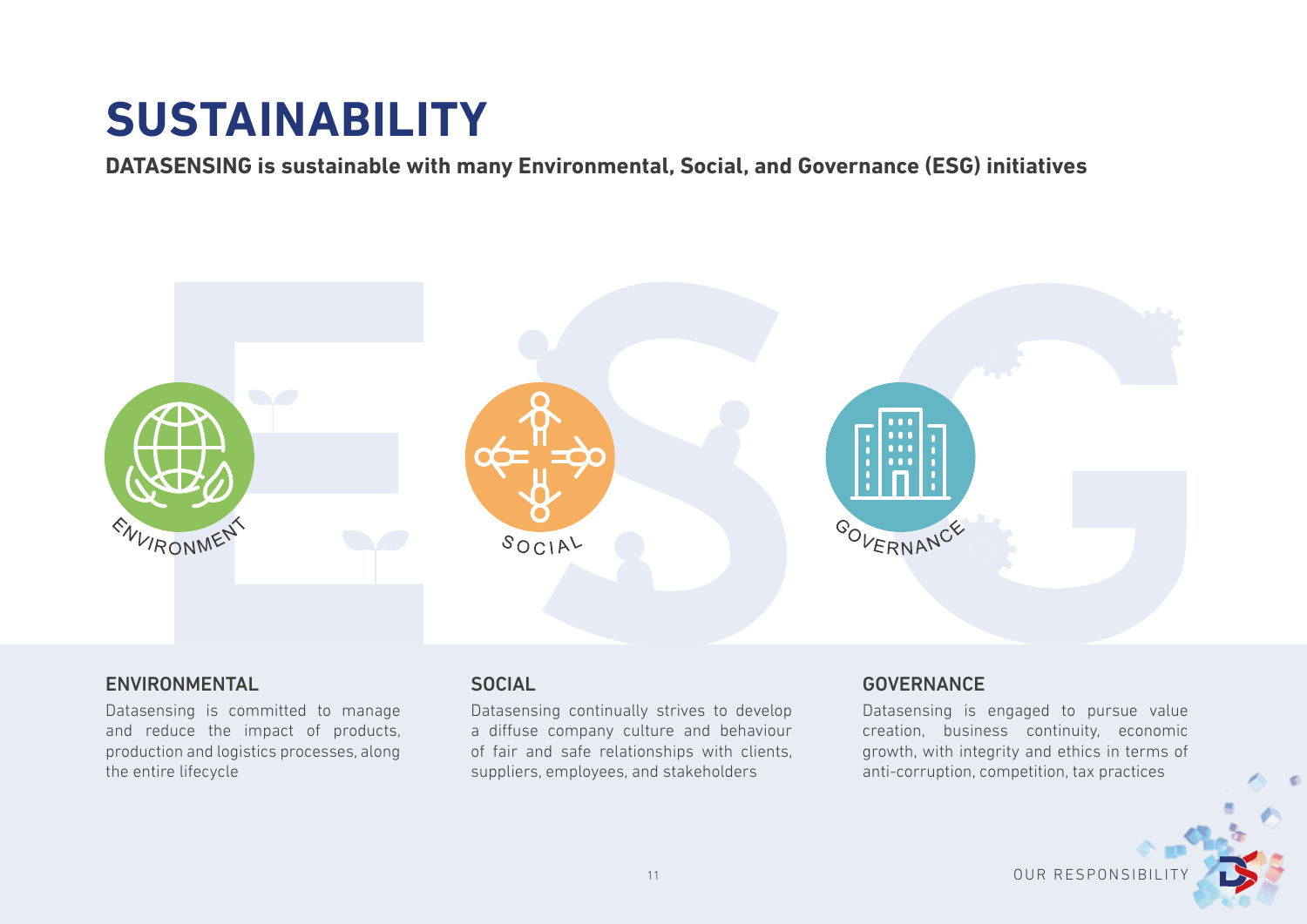# **VISION**

*"Your top of mind partner to innovate sensing solutions for industrial automation"*



## OEM / END USERS

Datasensing is the right partner for machinery manufacturers, system integrators and end users, supplying standard and custom solutions

### **DISTRIBUTORS**

Datasensing offers a long experience and a proofed loyalty to distribution partners, supported by a win-win channel program and policy

# AUTOMATION MANUFACTURERS

Datasensing is supplying brand label products to all major international companies operating in industrial automation market

OUR VISION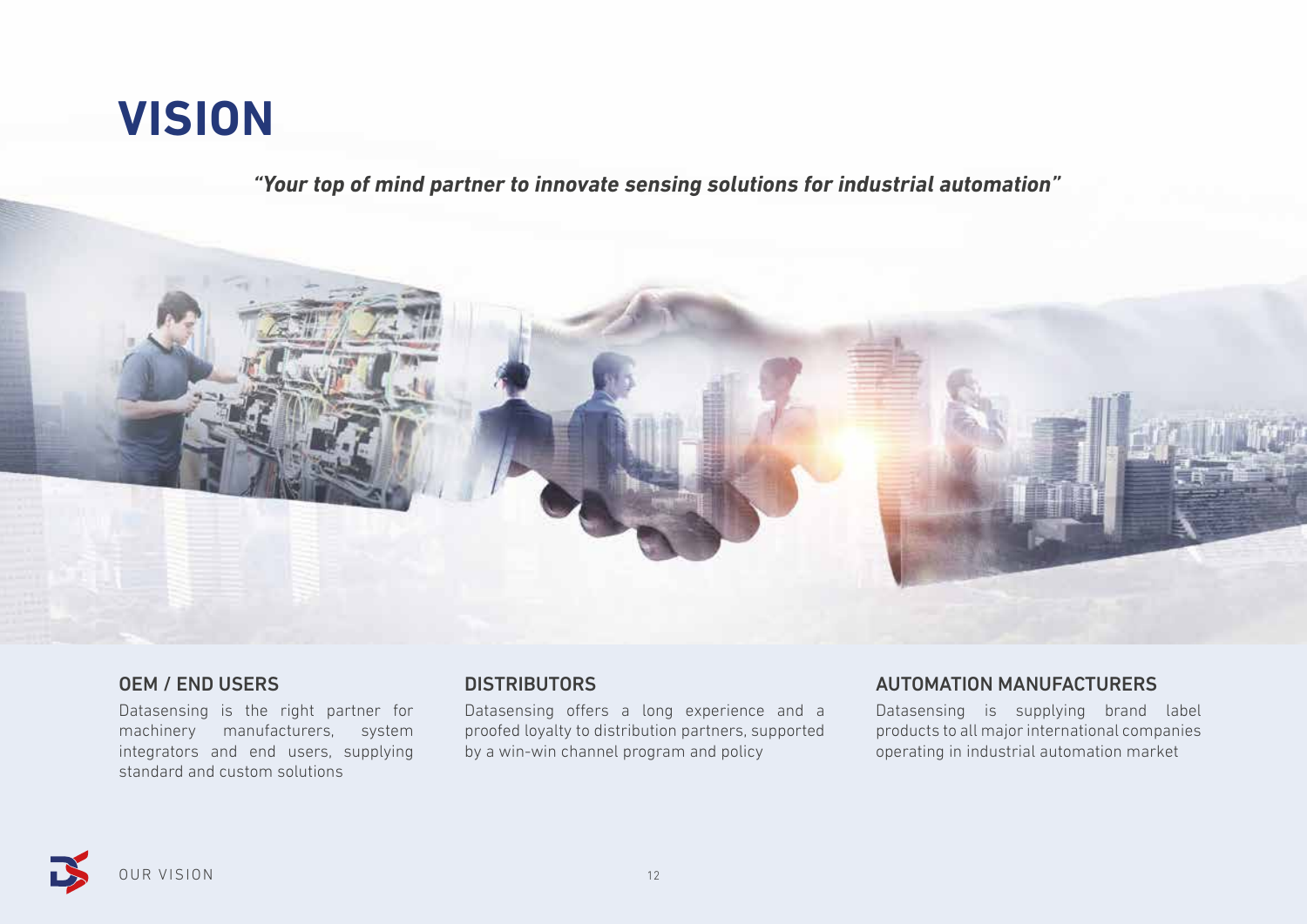

*"To create added value through smart sensing solutions based on sustainable standard and custom products, developed with care and leading know how"*

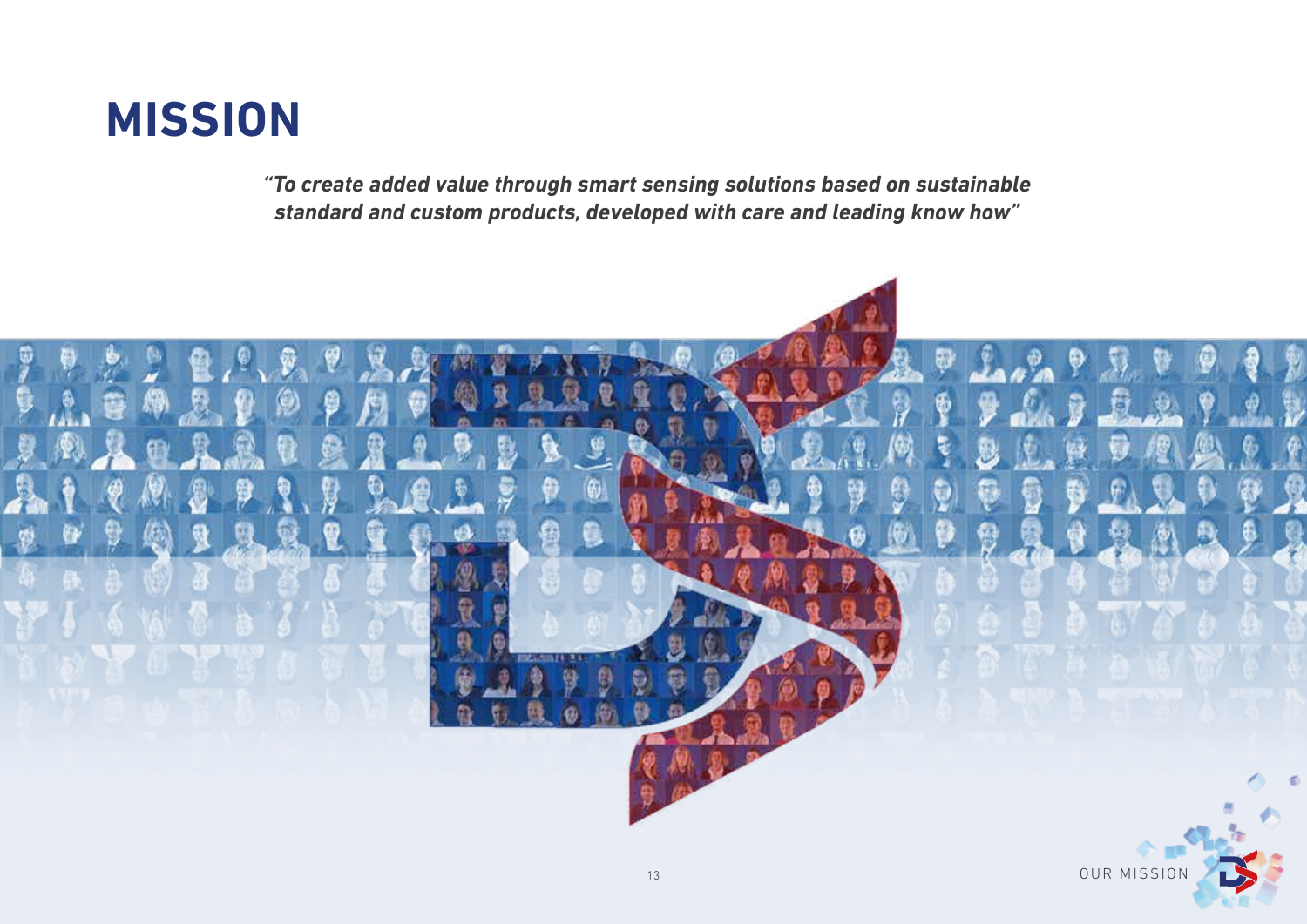# **CONTACTS**

Datasensing S.r.l. Strada Santa Caterina, 235, 41122 Modena - Italy Phone: +39 059 420411

Datasensing / Micro Detectors Ibérica S.A.U. Carrer de la Imaginació, 22, 08850 Gavà, Barcelona, Spain Phone: +34 934 48 66 30

# Datasensing / Datalogic France

13 Avenue de Norvège, 91140 Villebon-sur-Yvette, France Phone: +39 059 420411

#### Datasensing / Datalogic S.r.l. Niederlassung Central Europe

Robert-Bosch-Straße 23, 63225 Langen (Hessen), Germany Phone: +49 6103 99713000

Datasensing / Datalogic USA, Inc 959 Terry St, Eugene, OR 97402, U.S.A. Phone: +1 541-683-5700

Datasensing / Datalogic USA, Inc 1431 Greenway Dr, Irving, TX 75038, U.S.A. Phone: +1 2157215267

#### Datasensing / M.D. Micro Detectors (Tianjin) CO, LTD.

XEDA International Industry area B2-3 Xiqing District 300385 - Tianjin (China) Phone: +86 022 23471915



in  $\bullet$  y  $\times$ 

© 2022 DATASENSING S.r.l. - All rights reserved. Without limiting the rights under copyright, no part of this documentation may be reproduced, stored in or introduced into a retrieval system, or transmitted in any form or by any means, or for any purpose, without the express written permission of DATASENSING S.r.l. DATASENSING and the DATASENSING logo are trademarks of DATASENSING S.r.l. All other trademarks and brands are property of their respective owners.